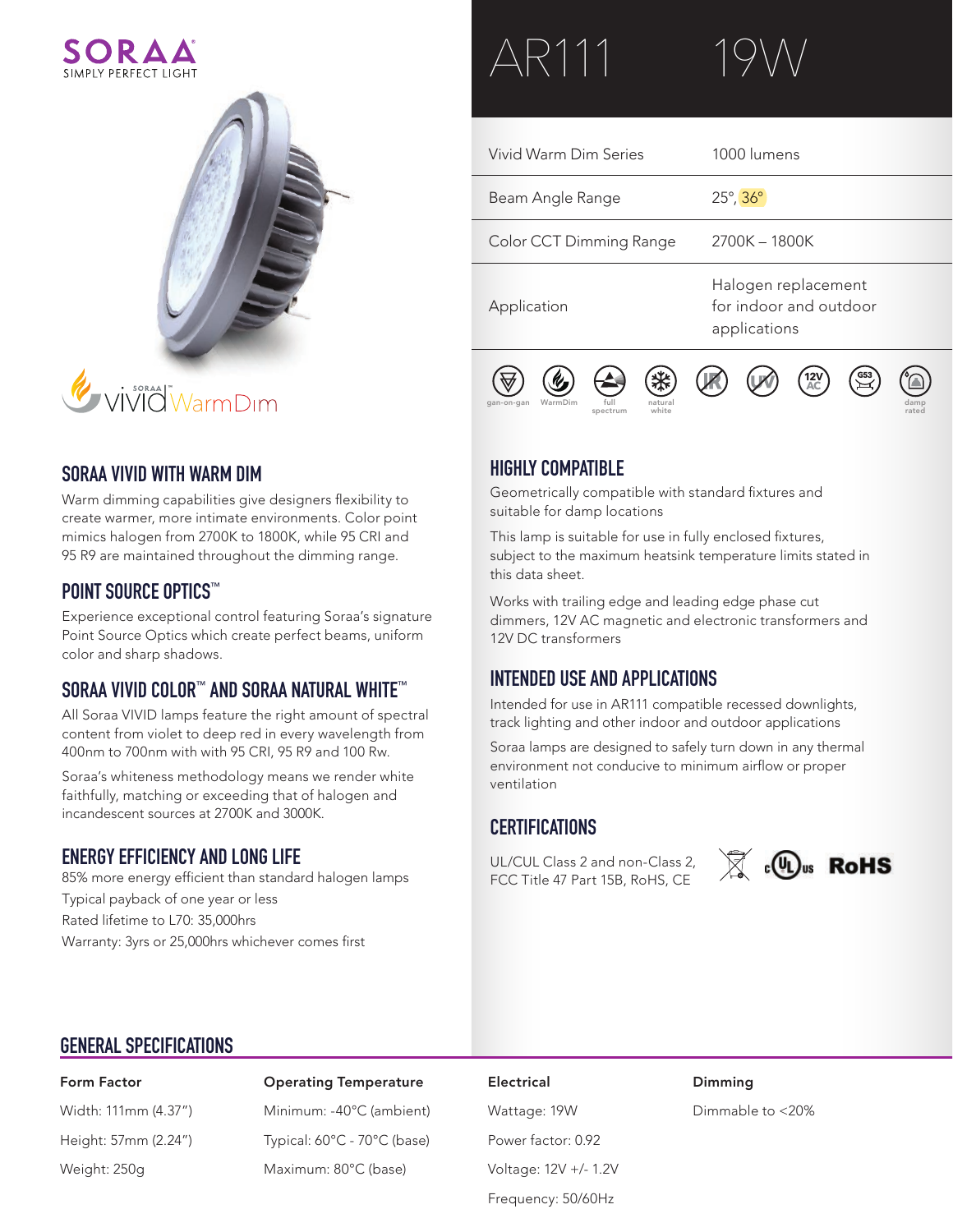Measured Here

# **DIMENSIONS COLOR RENDERING**



**WARM DIM COLOR METRICS**



SORAA VIVID-warm dim shifts to pleasing, warm hues, as light intensity decreases, maintaining high color quality.

| <b>25 DEGREE BEAM</b>        |                               |                             |                | <b>36 DEGREE BEAM</b>        |                               |                             |  |  |
|------------------------------|-------------------------------|-----------------------------|----------------|------------------------------|-------------------------------|-----------------------------|--|--|
| Beam Dia at 50%<br>CBCP (ft) | Field Dia at 10%<br>CBCP (ft) | Foot-candles<br>(% of CBCP) | 3'             | Beam Dia at 50%<br>CBCP (ft) | Field Dia at 10%<br>CBCP (ft) | Foot-candles<br>(% of CBCP) |  |  |
| 1.3                          | 2.2                           | 6.8%                        | 6 <sup>'</sup> | 1.9                          | 3.5                           | 6.8%                        |  |  |
| 2.7                          | 4.4                           | 2.3%                        | 9'             | 3.9                          | 6.9                           | 2.3%                        |  |  |
| 4.0                          | 6.6                           | 1.1%                        | 12'            | 5.8                          | 10.4                          | 1.1%                        |  |  |
| 5.3                          | 8.7                           | 0.7%                        | 15'            | 7.8                          | 13.9                          | 0.7%                        |  |  |
| 6.7                          | 10.9                          | 0.4%                        |                | 9.7                          | 17.3                          | 0.4%                        |  |  |

Note: Footcandles may be calculated by multiplying the CBCP of the desired model number by the percentage in the tables above